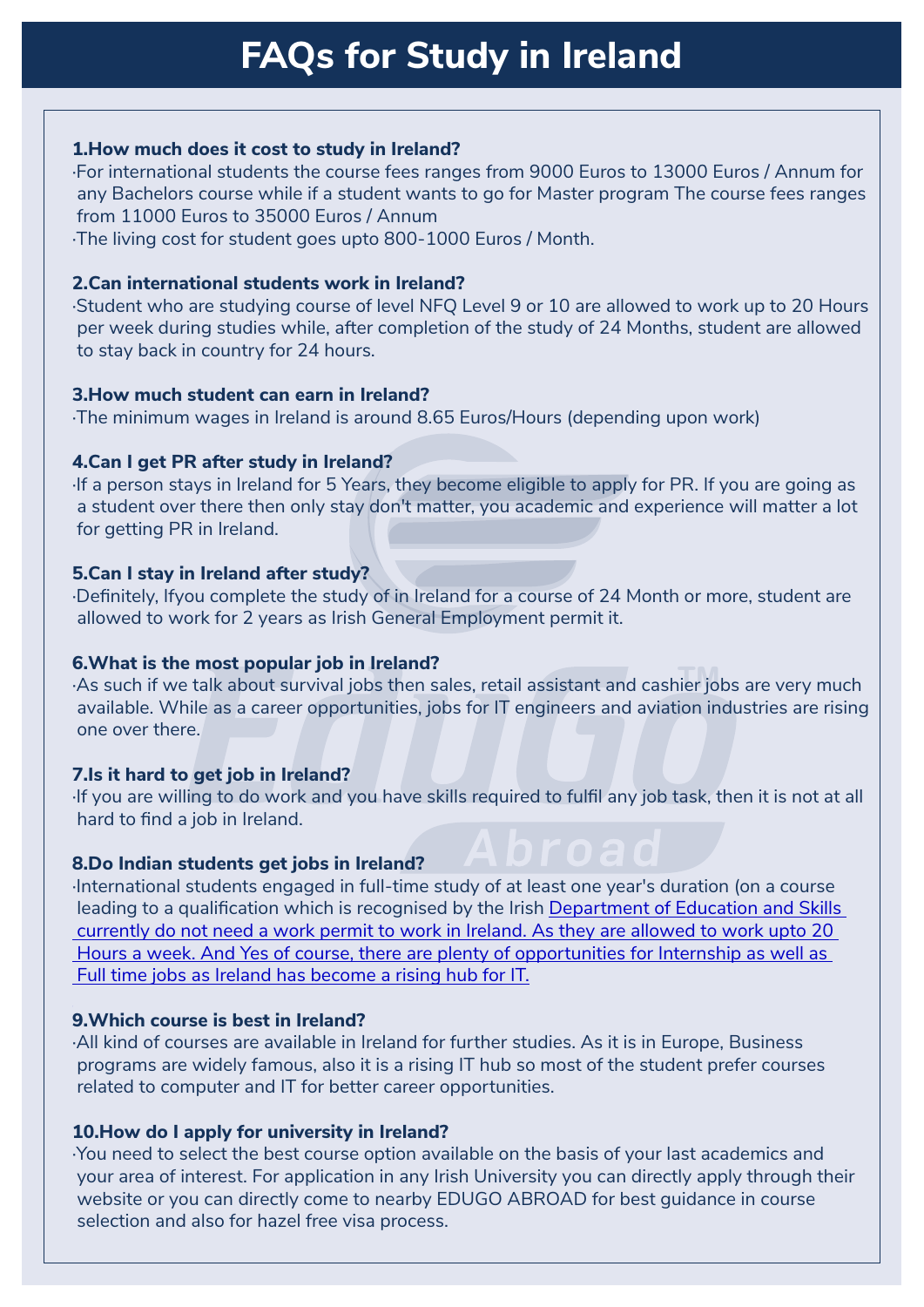# **11. Can Indian settle in Ireland?**

If a person has stayed legally up to 5 years and having job through which one is earning more than 30,000 Euros / Annum, then they can apply to get PR

## **12. What are the requirements for Ireland student visa?**

·Language test is required to study in Ireland. Only few University allow assessment on the basis of MOI, but it is not advisable to go without any language proficiency test as it will hold you back if you would like to apply for any scholarships.

# **13. How can I get student visa for Ireland from India?**

·For getting student visa, you need to enrol yourself with recognized university. Once you get your acceptance letter after paying tuition fees in that University you can submit you file at nearby VFS for Ireland to get your student visa. After submitting your file to VFS you will get result within 7 working days. You can [click here to know more about documents required to get student visa.](https://www.edugoabroad.com/vfs-checklist-for-ireland-visa/) 

# **14. How much bank balance is required for Ireland student visa?**

·Student need to show enough fund which can support his/her living in Ireland for the duration of course and remaining amount of tuition fees. On an average the living expense for student for one month is around 1000 Euros.

# **15. Can I go Ireland without ielts?**

·Yes you can go on the basis of MOI to Ireland for Study.

# **16. Why should I study in Ireland?**

·There are many reason to choose Ireland as study option. Few of them are :

· There are many reason to choose ireland as study option. Few or them are .<br>·The Irish education system is one of the best in Europe (ranked among the top 20 for its higher education system by the IMD World Competitiveness Yearbook in 2014.) It has close links to industry and is characterized by creativity, flexibility, and pragmatism. Education has been a key factor in making Ireland one of the fastest growing economies in the world over the past decade. · Many of Ireland's institutions of higher education are internationally ranked, and with many strong programs (5000+) in a variety of areas (medicine, science, technology, engineering, business, law, languages, literature, history, philosophy, psychology etc.), there is something for almost every student.

· Ireland is an English speaking country, which is one of the top reasons to choose Ireland as a study destination. Students coming to Ireland, find it comfortable to cope up with the course and also with the place.

· Ireland is famous as an international hub for high quality scientific research. Many students from around the world, including India, visit Ireland to pursue research in various fields.

· The country is home to leading global MNCs. In fact, it is the second most attractive country globally for FDI - after Singapore. Mnay brands such as Google, HP, Apple, IBM, Facebook, Linkedin, Twitter, Pfizer, GSK and Genzyme have macde Ireland their main office for Eurpean operations.

· For students interested in studying literature (or even just those that appreciate a good book), Ireland is a great destination. Famous authors like Yeats and Shaw called Ireland home. · Ireland's emerald landscape and its people are among the most enriching reasons to study in Ireland. Irish people are renowned for their friendliness and hospitality which greatly contributes to the ease with which overseas students adapt to student life in Ireland. Ireland's landscape provides a rich environment for the many outdoor leisure pursuits for which it is famous. · The advantage of studying in Europe is that it's relatively easy to get from one country to the next. Take advantage of this by taking a long weekend elsewhere in the UK, or traveling the rest of Europe after your time in Ireland study abroad adventure concludes.